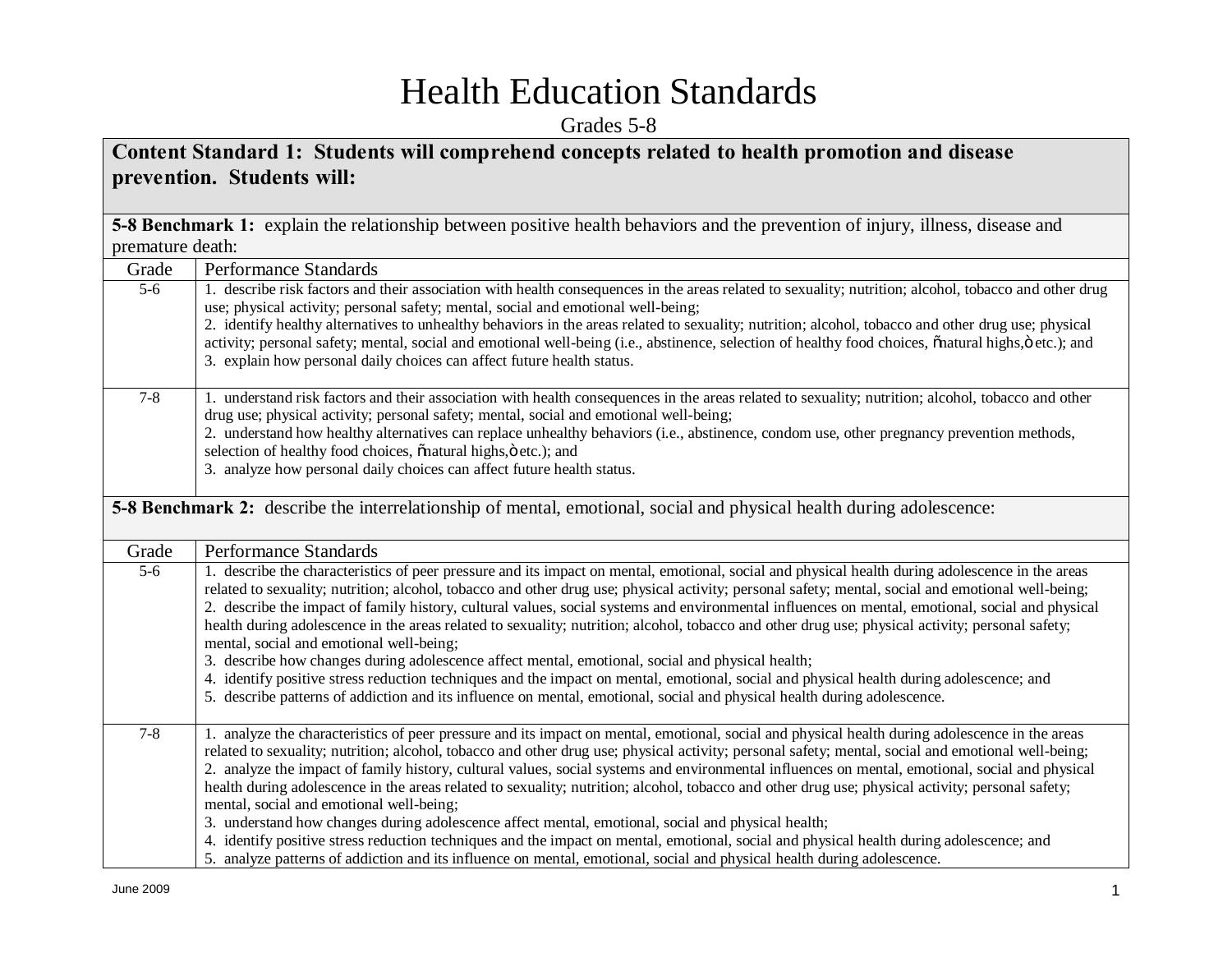| <b>5-8 Benchmark 3:</b> explain how health is influenced by the interaction of body systems: |                                                                                                                                                                                                                                                                                                                                                               |  |
|----------------------------------------------------------------------------------------------|---------------------------------------------------------------------------------------------------------------------------------------------------------------------------------------------------------------------------------------------------------------------------------------------------------------------------------------------------------------|--|
| Grade                                                                                        | Performance Standards                                                                                                                                                                                                                                                                                                                                         |  |
| $5-6$                                                                                        | 1. describe the reproductive, circulatory, digestive, nervous and endocrine systems and their relationships to adolescent health in the areas related<br>to sexuality; nutrition; alcohol, tobacco and other drug use; physical activity; personal safety; mental, social and emotional well-being.                                                           |  |
| $7 - 8$                                                                                      | 1. understand the reproductive, circulatory, digestive, nervous and endocrine systems and their relationships to adolescent health in the areas<br>related to sexuality; nutrition; alcohol, tobacco and other drug use; physical activity; personal safety; mental, social and emotional well-being.                                                         |  |
|                                                                                              | <b>5-8 Benchmark 4:</b> describe how family and peers influence the health of adolescents:                                                                                                                                                                                                                                                                    |  |
| Grade                                                                                        | Performance Standards                                                                                                                                                                                                                                                                                                                                         |  |
| $5-6$                                                                                        | 1. describe how family, peers, media, culture and others influence adolescent decision-making in the areas related to sexuality; nutrition; alcohol,<br>tobacco and other drug use; physical activity; personal safety; mental, social and emotional well-being.                                                                                              |  |
| $7 - 8$                                                                                      | 1. analyze how family, peers, media, culture and others influence adolescent decision-making in the areas related to sexuality; nutrition; alcohol,<br>tobacco and other drug use; physical activity; personal safety; mental, social and emotional well-being.                                                                                               |  |
|                                                                                              | <b>5-8 Benchmark 5:</b> analyze how environments and personal health are interrelated:                                                                                                                                                                                                                                                                        |  |
| Grade                                                                                        | Performance Standards                                                                                                                                                                                                                                                                                                                                         |  |
| $5-6$                                                                                        | 1. explain how school, religion, culture, community, society and media, along with other outside influences (such as federal, state or local laws,<br>policies, etc.), impact personal health decisions; and<br>2. understand the importance of maintaining the environment and promoting its use for stress reduction, wellness and recreational activities. |  |
| $7 - 8$                                                                                      | 1. analyze how school, religion, culture, community, society and media, along with other outside influences (such as federal, state or local laws,<br>policies, etc.), impact personal health decisions; and<br>2. analyze the importance of maintaining the environment and promoting its use for stress reduction, wellness and recreational activities.    |  |
|                                                                                              | <b>5-8 Benchmark 6:</b> describe ways to reduce risks related to adolescent health issues:                                                                                                                                                                                                                                                                    |  |
| Grade                                                                                        | <b>Performance Standards</b>                                                                                                                                                                                                                                                                                                                                  |  |
| $5 - 6$                                                                                      | 1. identify health risks in the areas related to sexuality; nutrition; alcohol, tobacco and other drug use; physical activity; personal safety; mental,<br>social and emotional well-being;<br>2. identify consequences of health risks in the areas related to sexuality; nutrition; alcohol, tobacco and other drug use; physical activity; personal        |  |
|                                                                                              | safety; mental, social and emotional well-being; and<br>3. identify ways to reduce health risks in the areas related to sexuality; nutrition; alcohol, tobacco and other drug use; physical activity; personal<br>safety; mental, social and emotional well-being (i.e., abstinence, selection of healthy food choices, etc.).                                |  |
| $7 - 8$                                                                                      | 1. activity; personal safety; mental, social and emotional well-being;<br>2. analyze consequences of health risks in the areas related to sexuality; nutrition; alcohol, tobacco and other drug use; physical activity; personal                                                                                                                              |  |
| June 2009                                                                                    | $\overline{2}$                                                                                                                                                                                                                                                                                                                                                |  |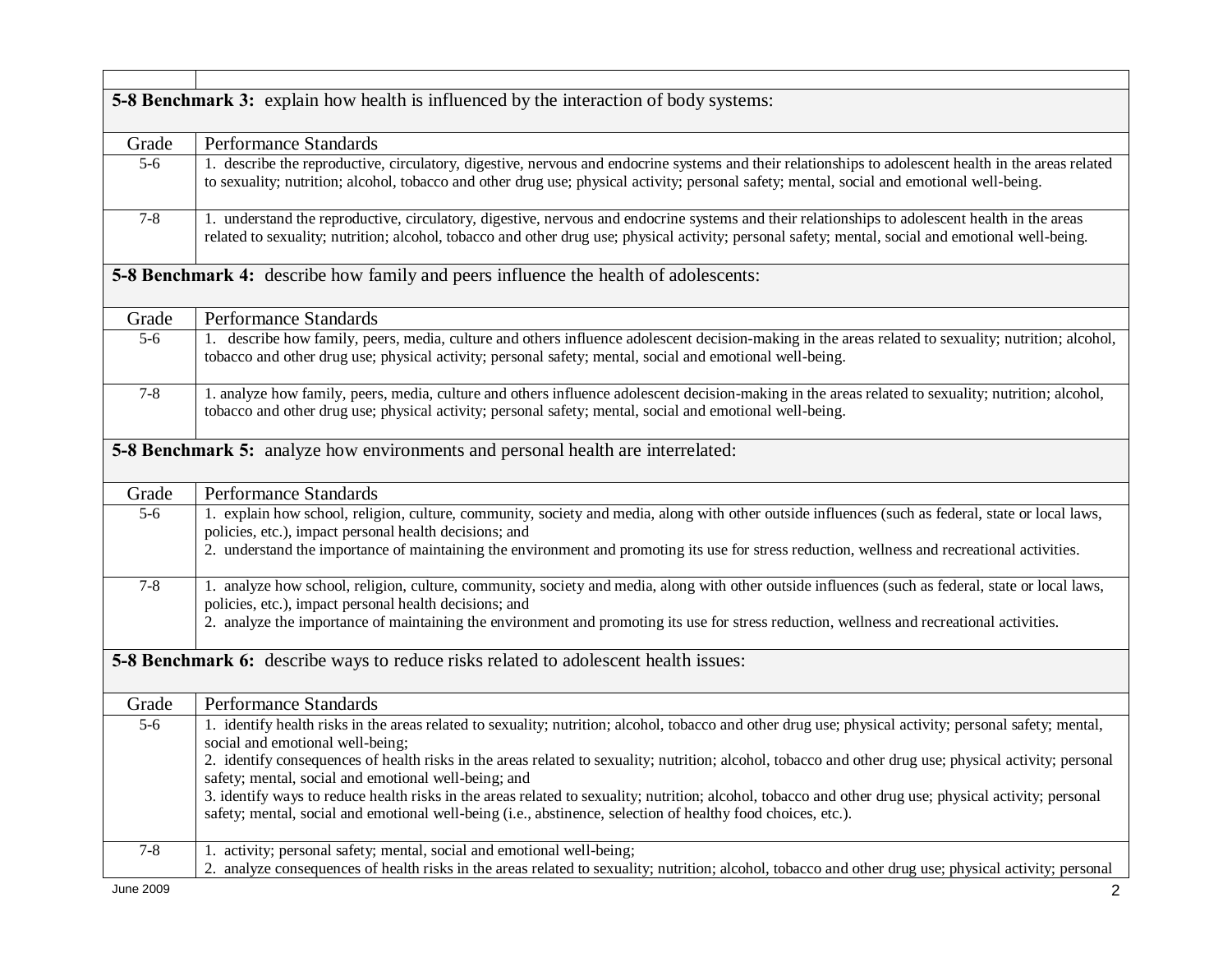|                  | safety; mental, social and emotional well-being; and                                                                                                     |
|------------------|----------------------------------------------------------------------------------------------------------------------------------------------------------|
|                  | 3. analyze ways to reduce health risks in the areas related to sexuality; nutrition; alcohol, tobacco and other drug use; physical activity; personal    |
|                  | safety; mental, social and emotional well-being (i.e., abstinence, condom use, other pregnancy prevention methods, selection of healthy food             |
|                  | choices, etc.).                                                                                                                                          |
|                  |                                                                                                                                                          |
|                  | <b>5-8 Benchmark 7:</b> explain how health care can prevent premature death and disability:                                                              |
|                  |                                                                                                                                                          |
| Grade            | Performance Standards                                                                                                                                    |
| $5-6$            | 1. identify health care providers in the community and available services in areas related to sexuality; nutrition; alcohol, tobacco and other drug      |
|                  | use; physical activity; personal safety; mental, social and emotional well-being; and                                                                    |
|                  | 2. identify ways to access health care providers within the community and state; identify how family history, genetics and preventive health care        |
|                  | can affect personal health.                                                                                                                              |
| $7 - 8$          | 1. identify health care providers in the community and available services in areas related to sexuality; nutrition; alcohol, tobacco and other drug      |
|                  | use; physical activity; personal safety; mental, social and emotional well-being;                                                                        |
|                  | 2. identify ways to access health care providers within the community and state; and                                                                     |
|                  | 3. understand how family history, genetics and preventive health care can affect personal health.                                                        |
|                  |                                                                                                                                                          |
|                  | 5-8 Benchmark 8: describe how lifestyle, pathogens, family history and other risk factors are related to the prevention or cause of                      |
|                  | disease and other health problems:                                                                                                                       |
|                  |                                                                                                                                                          |
| Grade            | Performance Standards                                                                                                                                    |
| $5-6$            | 1. identify how family history, genetics and preventive health care can affect personal health in the areas related to sexuality; nutrition; alcohol,    |
|                  | tobacco and other drug use; physical activity; personal safety; mental, social and emotional well-being; and                                             |
|                  | 2. identify how lifestyle choices can affect personal health in the areas related to sexuality; nutrition; alcohol, tobacco and other drug use; physical |
|                  | activity; personal safety; mental, social and emotional well-being.                                                                                      |
|                  |                                                                                                                                                          |
| $7 - 8$          | 1. identify how family history, genetics and preventive health care can affect personal health in the areas related to sexuality; nutrition; alcohol,    |
|                  | tobacco and other drug use; physical activity; personal safety; mental, social and emotional well-being; and                                             |
|                  | 2. identify how lifestyle choices can affect personal health in the areas related to sexuality; nutrition; alcohol, tobacco and other drug use;          |
|                  | physical activity; personal safety; mental, social and emotional well-being.                                                                             |
|                  |                                                                                                                                                          |
|                  | Content Standard 2: Students will demonstrate the ability to access valid health information and health-                                                 |
|                  | promoting products and services. Students will:                                                                                                          |
|                  |                                                                                                                                                          |
|                  | <b>5-8 Benchmark 1:</b> analyze the availability and validity of health information, products and services:                                              |
|                  |                                                                                                                                                          |
| Grade            | Performance Standards                                                                                                                                    |
| $\overline{5-6}$ | 1. identify school and community health resources related to sexuality; nutrition; alcohol, tobacco and other drug use; physical activity; personal      |
|                  | safety; mental, social and emotional well-being;                                                                                                         |
|                  | 2. analyze health-promoting products and services (i.e., food choices, community services, physical activity, etc.); and                                 |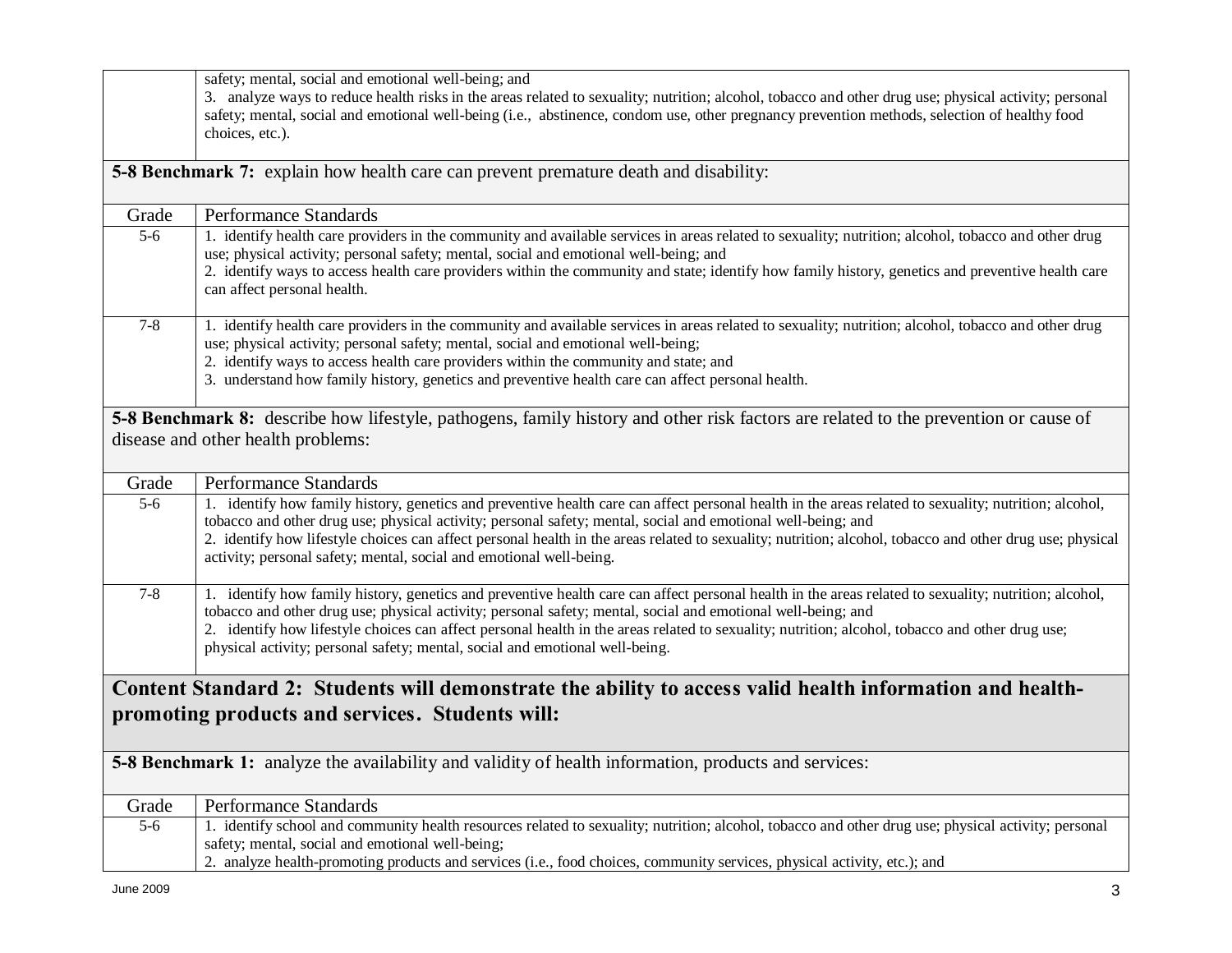|                                                                                                            | 3. analyze health information that may be confusing or contradictory (i.e., from media, peers, siblings, etc.).                                                                                                                                                                                                                                                                                                                                                                                                                                                                                                                                                                                                                                                                                                                                                                                                                                                                                                                                                                                                                                 |  |
|------------------------------------------------------------------------------------------------------------|-------------------------------------------------------------------------------------------------------------------------------------------------------------------------------------------------------------------------------------------------------------------------------------------------------------------------------------------------------------------------------------------------------------------------------------------------------------------------------------------------------------------------------------------------------------------------------------------------------------------------------------------------------------------------------------------------------------------------------------------------------------------------------------------------------------------------------------------------------------------------------------------------------------------------------------------------------------------------------------------------------------------------------------------------------------------------------------------------------------------------------------------------|--|
| $7 - 8$                                                                                                    | 1. explain the functions and effectiveness of school and community health information, products and services (i.e., school nurse, school-based<br>health center, public health office, private health care provider, etc.);<br>2. identify and evaluate products that claim to have a positive impact on health or wellness; and<br>3. research information to obtain accurate health information in the areas related to sexuality; nutrition; alcohol, tobacco and other drug use;<br>physical activity; personal safety; mental, social and emotional well-being.                                                                                                                                                                                                                                                                                                                                                                                                                                                                                                                                                                            |  |
| health information:                                                                                        | <b>5-8 Benchmark 2:</b> demonstrate the ability to evaluate and utilize resources from home, school and community that provide valid                                                                                                                                                                                                                                                                                                                                                                                                                                                                                                                                                                                                                                                                                                                                                                                                                                                                                                                                                                                                            |  |
| Grade                                                                                                      | Performance Standards                                                                                                                                                                                                                                                                                                                                                                                                                                                                                                                                                                                                                                                                                                                                                                                                                                                                                                                                                                                                                                                                                                                           |  |
| $5-6$                                                                                                      | 1. explain how community resources can be accessed and utilized in the areas related to sexuality; nutrition; alcohol, tobacco and other drug use;<br>physical activity; personal safety; mental, social and emotional well-being; and<br>2. compare and contrast valid resources in the community in the areas related to sexuality; nutrition; alcohol, tobacco and other drug use; physical<br>activity; personal safety; mental, social and emotional well-being.                                                                                                                                                                                                                                                                                                                                                                                                                                                                                                                                                                                                                                                                           |  |
| $7 - 8$                                                                                                    | 1. analyze how community resources can be accessed and utilized in the areas related to sexuality; nutrition; alcohol, tobacco and other drug use;<br>physical activity; personal safety; mental, social and emotional well-being (i.e., school-based health centers, primary care clinics, school nurse,<br>$etc.$ );<br>2. analyze valid resources in the community in the areas related to sexuality; nutrition; alcohol, tobacco and other drug use; physical activity;<br>personal safety; mental, social and emotional well-being;<br>3. identify and provide solutions to barriers for health care (i.e., costs, transportation, culture, accessibility, etc.);<br>4. explain how community resources can be accessed and utilized in the areas related to sexuality; nutrition; alcohol, tobacco and other drug use;<br>physical activity; personal safety; mental, social and emotional well-being; and<br>5. compare and contrast valid resources in the community in the areas related to sexuality; nutrition; alcohol, tobacco and other drug use; physical<br>activity; personal safety; mental, social and emotional well-being. |  |
| <b>5-8 Benchmark 3:</b> analyze how the media influences the selection of health information and products: |                                                                                                                                                                                                                                                                                                                                                                                                                                                                                                                                                                                                                                                                                                                                                                                                                                                                                                                                                                                                                                                                                                                                                 |  |
| Grade                                                                                                      | <b>Performance Standards</b>                                                                                                                                                                                                                                                                                                                                                                                                                                                                                                                                                                                                                                                                                                                                                                                                                                                                                                                                                                                                                                                                                                                    |  |
| $5-6$                                                                                                      | 1. analyze why media messages may be misleading;<br>2. explain the goals of media (i.e., sell, entertain, etc.); and<br>3. give examples of media messages that may contain both healthy and unhealthy messages in the areas related to sexuality; nutrition; alcohol,<br>tobacco and other drug use; physical activity; personal safety; mental, social and emotional well-being.                                                                                                                                                                                                                                                                                                                                                                                                                                                                                                                                                                                                                                                                                                                                                              |  |
| $7 - 8$                                                                                                    | 1. analyze why media messages may be misleading;<br>2. interpret the goals of media (i.e., sell, entertain, etc.); and<br>3. analyze media messages that may contain both healthy and unhealthy messages in the areas related to sexuality; nutrition; alcohol, tobacco and<br>other drug use; physical activity; personal safety; mental, social and emotional well-being.                                                                                                                                                                                                                                                                                                                                                                                                                                                                                                                                                                                                                                                                                                                                                                     |  |
| <b>5-8 Benchmark 4:</b> demonstrate the ability to locate health products and services:                    |                                                                                                                                                                                                                                                                                                                                                                                                                                                                                                                                                                                                                                                                                                                                                                                                                                                                                                                                                                                                                                                                                                                                                 |  |
| Grade                                                                                                      | Performance Standards                                                                                                                                                                                                                                                                                                                                                                                                                                                                                                                                                                                                                                                                                                                                                                                                                                                                                                                                                                                                                                                                                                                           |  |
| <b>June 2009</b>                                                                                           | 4                                                                                                                                                                                                                                                                                                                                                                                                                                                                                                                                                                                                                                                                                                                                                                                                                                                                                                                                                                                                                                                                                                                                               |  |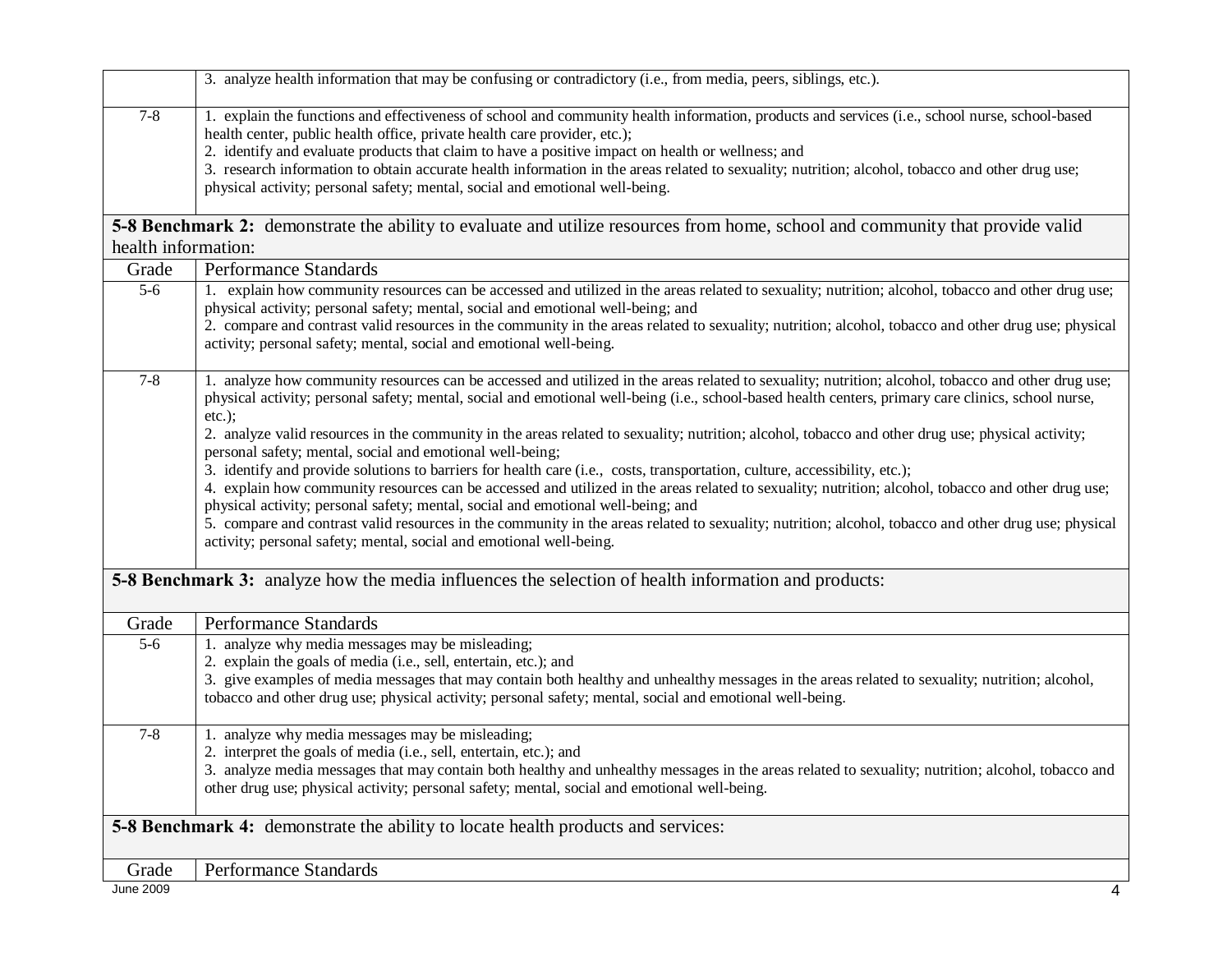| $5 - 6$          | 1. identify valid health products and resources in the areas related to sexuality; nutrition; alcohol, tobacco and other drug use; physical activity;                                                                |
|------------------|----------------------------------------------------------------------------------------------------------------------------------------------------------------------------------------------------------------------|
|                  | personal safety; mental, social and emotional well-being; and                                                                                                                                                        |
|                  | 2. identify where to obtain products and services in the areas related to sexuality; nutrition; alcohol, tobacco and other drug use; physical activity;                                                              |
|                  | personal safety; mental, social and emotional well-being.                                                                                                                                                            |
| $7 - 8$          | 1. analyze valid health products and resources in the areas related to sexuality; nutrition; alcohol, tobacco and other drug use; physical activity;                                                                 |
|                  | personal safety; mental, social and emotional well-being; and                                                                                                                                                        |
|                  | 2. demonstrate the ability to obtain products and services in the areas related to sexuality; nutrition; alcohol, tobacco and other drug use; physical                                                               |
|                  | activity; personal safety; mental, social and emotional well-being (i.e., how to access STI/HIV testing, pregnancy testing, help for depression,                                                                     |
|                  | $etc.$ ).                                                                                                                                                                                                            |
|                  | <b>5-8 Benchmark 5:</b> compare the costs and validity of health products:                                                                                                                                           |
|                  |                                                                                                                                                                                                                      |
| Grade            | Performance Standards                                                                                                                                                                                                |
| $\overline{5-6}$ | 1. identify the availability and costs of health products utilized in the areas related to sexuality; nutrition; alcohol tobacco and other drug use;                                                                 |
|                  | physical activity; personal safety; mental, social and emotional well-being (i.e., the availability and cost of the patch for smoking cessation vs. the                                                              |
|                  | cost of smoking; diet and exercise vs. diabetes treatment; abstinence vs. having a baby; etc.);                                                                                                                      |
|                  | 2. identify cost of health resources in the community and compare benefits of those that are more affordable (i.e., walking vs. joining a club for                                                                   |
|                  | exercise, etc.); and<br>3. analyze different health care products and their effectiveness in the areas related to sexuality; nutrition; alcohol, tobacco and other drug use;                                         |
|                  | physical activity; personal safety; mental, social and emotional well-being.                                                                                                                                         |
|                  |                                                                                                                                                                                                                      |
| $7 - 8$          | 1. analyze the availability and costs of health products utilized in the areas related to sexuality; nutrition; alcohol, tobacco and other drug use;                                                                 |
|                  | physical activity; personal safety; mental, social and emotional well-being (i.e., the availability and cost of: the patch for smoking cessation vs. the                                                             |
|                  | cost of smoking; diet and exercise vs. diabetes treatment; pregnancy prevention vs. having a baby; etc.);                                                                                                            |
|                  | 2. analyze cost of health resources in the community and compare benefits of those that are more affordable (i.e., walking vs. joining a club for<br>exercise, etc.); and                                            |
|                  | 3. research different health care products and their effectiveness in the areas related to sexuality; nutrition; alcohol, tobacco and other drug use;                                                                |
|                  | physical activity; personal safety; mental, social and emotional well-being.                                                                                                                                         |
|                  |                                                                                                                                                                                                                      |
|                  | <b>5-8 Benchmark 6:</b> describe situations requiring professional health services:                                                                                                                                  |
|                  |                                                                                                                                                                                                                      |
| Grade            | Performance Standards                                                                                                                                                                                                |
| $5 - 6$          | 1. identify and recognize risk behaviors in situations that may lead to negative physical, social or emotional health consequences (i.e., abuse,                                                                     |
|                  | bullying, sexual assault, mental health, depression, suicide, domestic violence, STI/HIV, etc.);                                                                                                                     |
|                  | 2. identify situations related to a health crisis and formulate solutions to intervene or prevent the crisis (i.e., a friend tells you he is thinking about<br>suicide; a friend tells you he is smoking, etc.); and |
|                  | 3. recognize and identify professional health services in the community.                                                                                                                                             |
|                  |                                                                                                                                                                                                                      |
| $7 - 8$          | 1. analyze risk behaviors in situations that may lead to negative physical, social or emotional health consequences (i.e., abuse, bullying, sexual                                                                   |
|                  | assault, mental health, depression, suicide, domestic violence, STI/HIV and other risky behavior, etc.);                                                                                                             |
|                  | 2. role play and discuss situations related to a health crisis and formulate solutions to intervene or prevent the crisis (i.e., a friend tells you he is                                                            |
|                  | thinking about suicide; a friend tells you she may be pregnant, etc.); and                                                                                                                                           |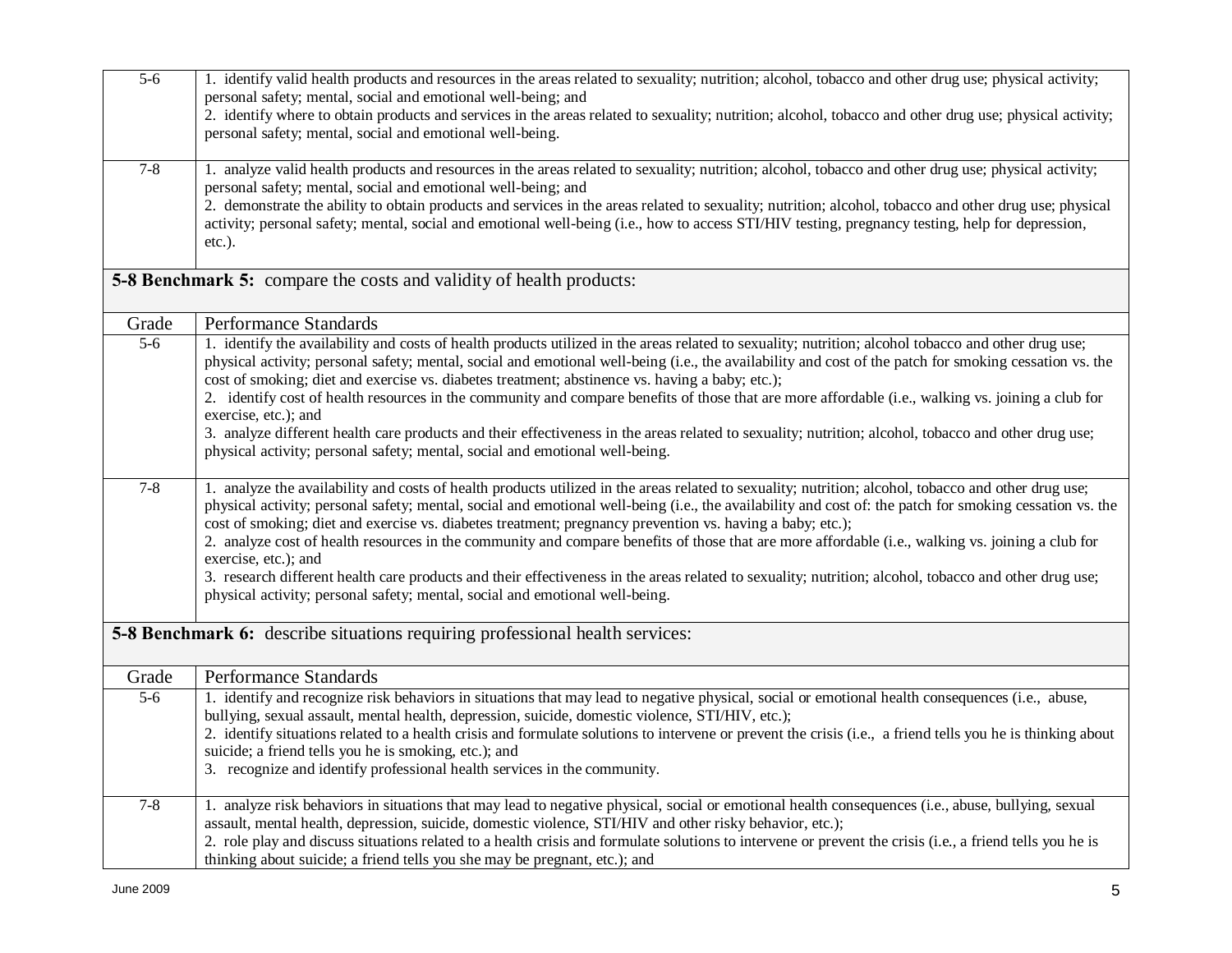3. recognize and identify professional health services in the community.

## **Content Standard 3: Students will demonstrate the ability to practice health-enhancing behaviors and reduce health risks. Students will:**

**5-8 Benchmark 1:** explain the importance of assuming responsibility for personal health behaviors:  $G_{\text{ref}}$  Performance Standards

| Grade   | Performance Standards                                                                                                                                                                                                                               |
|---------|-----------------------------------------------------------------------------------------------------------------------------------------------------------------------------------------------------------------------------------------------------|
| $5-6$   | 1. identify the significance of personal responsibility for health behaviors in the areas related to sexuality; nutrition; alcohol, tobacco and other                                                                                               |
|         | drug use; physical activity, personal safety; mental, social and emotional well-being;                                                                                                                                                              |
|         | 2. describe the consequences of personal health choices and their effects; and                                                                                                                                                                      |
|         | 3. describe the relationship between health behaviors and mental, social and emotional well-being in the areas related to sexuality; nutrition;                                                                                                     |
|         | alcohol, tobacco and other drug use; physical activity; personal safety.                                                                                                                                                                            |
|         |                                                                                                                                                                                                                                                     |
| $7 - 8$ | 1. analyze the significance of personal responsibility for healthy behaviors in the areas related to sexuality; nutrition; alcohol, tobacco and other<br>drug use; physical activity; personal safety; mental, social and emotional well-being; and |
|         | 2. use decision-making skills to determine personal health goals in the areas related to sexuality; nutrition; alcohol, tobacco and other drug use;                                                                                                 |
|         | physical activity; personal safety; mental, social and emotional well-being.                                                                                                                                                                        |
|         |                                                                                                                                                                                                                                                     |
|         | 5-8 Benchmark 2: analyze a personal health assessment to determine health strengths and risks:                                                                                                                                                      |
|         |                                                                                                                                                                                                                                                     |
|         |                                                                                                                                                                                                                                                     |
| Grade   | <b>Performance Standards</b>                                                                                                                                                                                                                        |
| $5-6$   | 1. determine relationship between health behaviors and health outcomes in the areas related to sexuality; nutrition; alcohol, tobacco and other                                                                                                     |
|         | drug use; physical activity; personal safety; mental, social and emotional well-being (i.e., the relationship between physical activity, nutrition and<br>chronic disease; the relationship between sexual activity and teen pregnancy, etc.); and  |
|         | 2. identify health assessment data that can help determine health goals in the areas related to sexuality; nutrition; alcohol, tobacco and other drug                                                                                               |
|         | use; physical activity; personal safety; mental, social and emotional well-being (i.e., physical fitness data, nutrition log, youth-reported data for                                                                                               |
|         | risk and resiliency factors, etc.).                                                                                                                                                                                                                 |
|         |                                                                                                                                                                                                                                                     |
| $7 - 8$ | 1. compare and contrast the relationships between health behaviors and health outcomes in the areas related to sexuality; nutrition; alcohol,                                                                                                       |
|         | tobacco and other drug use; physical activity; personal safety; mental, social and emotional well-being (i.e., the relationship between physical                                                                                                    |
|         | activity, nutrition and chronic disease; the relationship between sexual activity and teen pregnancy, etc.); and                                                                                                                                    |
|         | 2. chart individual health assessment data that can help determine health goals in the areas related to sexuality; nutrition; alcohol, tobacco and                                                                                                  |
|         | other drug use; physical activity; personal safety; mental, social and emotional well-being (i.e., physical fitness data, nutrition logs, youth-reported                                                                                            |
|         | data for risk and resiliency factors, etc.).                                                                                                                                                                                                        |
|         |                                                                                                                                                                                                                                                     |
|         | <b>5-8 Benchmark 3:</b> distinguish between safe and risky or harmful behavior in relationships:                                                                                                                                                    |
|         |                                                                                                                                                                                                                                                     |
| Grade   | <b>Performance Standards</b>                                                                                                                                                                                                                        |
| $5-6$   | 1. identify risky or harmful behaviors in relationships and ways to avoid them (i.e., abstinence to avoid teen pregnancy, mediation skills to avoid                                                                                                 |
|         | conflict, practice refusal skills to avoid smoking or drugs, etc.); and                                                                                                                                                                             |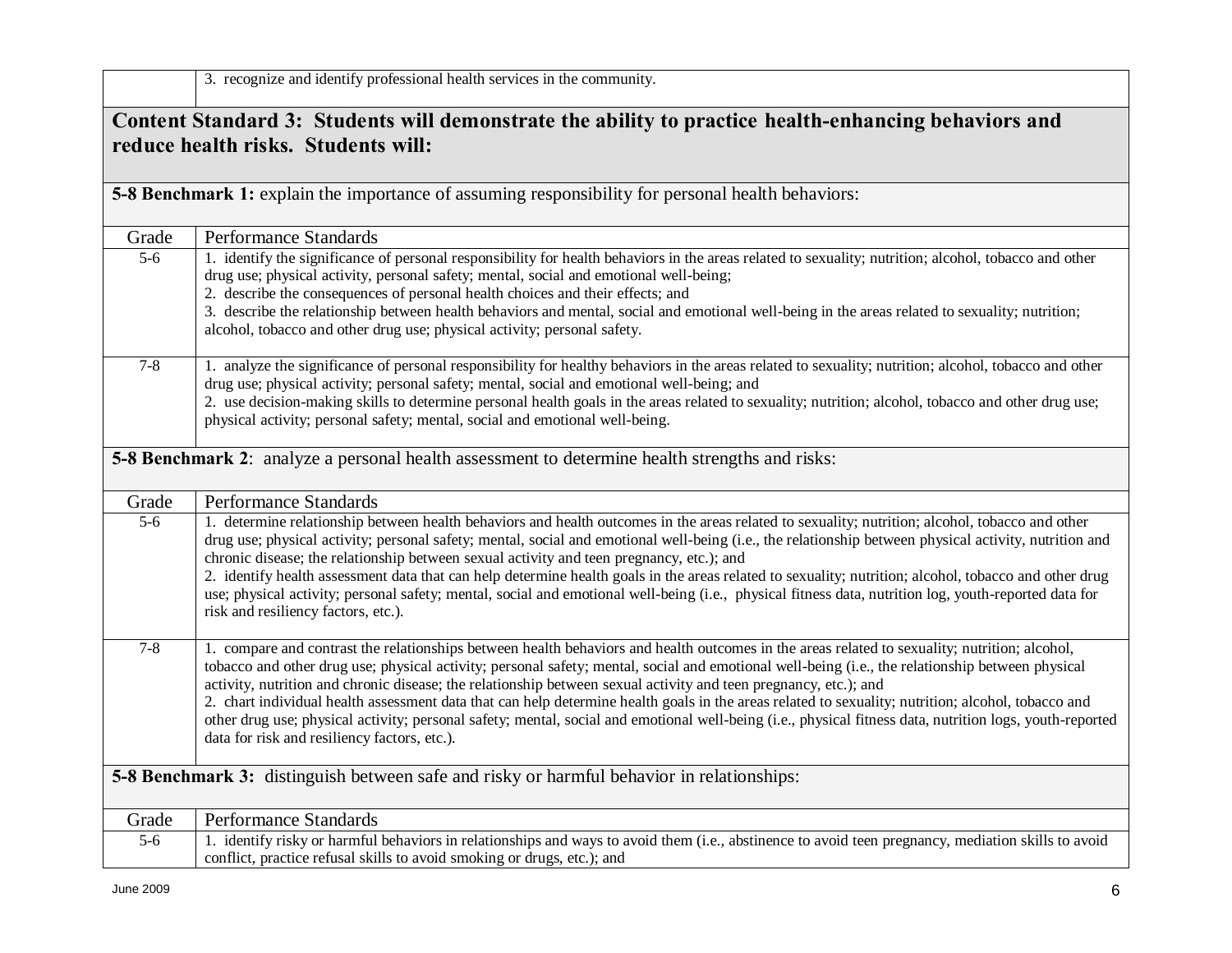|                  | 2. identify negative or harmful behaviors in relationships and identify strategies to resolve the situation.                                                                                                                         |
|------------------|--------------------------------------------------------------------------------------------------------------------------------------------------------------------------------------------------------------------------------------|
| $7 - 8$          | 1. role play risky or harmful behaviors in relationships and ways to avoid them (i.e., abstinence or birth control methods to avoid teen pregnancy,                                                                                  |
|                  | mediation skills to avoid conflict, practice refusal skills to avoid smoking or drugs, etc.); and                                                                                                                                    |
|                  | 2. recognize negative or harmful behaviors in relationships and identify strategies to resolve the situation.                                                                                                                        |
|                  |                                                                                                                                                                                                                                      |
|                  | 5-8 Benchmark 4: demonstrate strategies to improve or maintain personal and family health:                                                                                                                                           |
|                  |                                                                                                                                                                                                                                      |
| Grade            | Performance Standards                                                                                                                                                                                                                |
| $\overline{5-6}$ | 1. describe how families, peers and culture influence personal health in the areas related to sexuality; nutrition; alcohol, tobacco and other drug                                                                                  |
|                  | use; physical activity; personal safety; mental, social and emotional well-being; and                                                                                                                                                |
|                  | 2. identify personal, family and cultural healthy choices in the areas related to sexuality; nutrition; alcohol, tobacco and other drug use; physical                                                                                |
|                  | activity; personal safety; mental, social and emotional well-being.                                                                                                                                                                  |
| $7 - 8$          | 1. analyze family strengths and weaknesses in relationship to healthy behaviors (i.e., eating patterns and physical activity as related to healthy                                                                                   |
|                  | behaviors; tobacco, alcohol or other drug use; how families deal with conflict; etc.); and                                                                                                                                           |
|                  | 2. develop personal, family and cultural health goals and strategies for achieving the goals in the areas related to sexuality; nutrition; alcohol,                                                                                  |
|                  | tobacco and other drug use; physical activity; personal safety; mental, social and emotional well-being.                                                                                                                             |
|                  |                                                                                                                                                                                                                                      |
|                  | 5-8 Benchmark 5: develop injury prevention and management strategies for personal and family health:                                                                                                                                 |
|                  |                                                                                                                                                                                                                                      |
| Grade            | Performance Standards                                                                                                                                                                                                                |
| $5 - 6$          | 1. identify factors that contribute to intentional and unintentional injuries (i.e., use of alcohol/other drugs, steroid use, food safety, etc.);                                                                                    |
|                  | 2. identify strategies to prevent intentional and unintentional injuries; and                                                                                                                                                        |
|                  | 3. describe skills related to personal safety in the areas of physical, emotional or sexual abuse.                                                                                                                                   |
| $7 - 8$          | 1. analyze factors that contribute to intentional and unintentional injuries (i.e., use of alcohol/other drugs, steroid use, food safety, etc.);                                                                                     |
|                  | 2. describe strategies to prevent intentional and unintentional injuries; and                                                                                                                                                        |
|                  | 3. role play skills related to personal safety in the areas of physical, emotional or sexual abuse.                                                                                                                                  |
|                  |                                                                                                                                                                                                                                      |
|                  | <b>5-8 Benchmark 6:</b> demonstrate ways to avoid and reduce threatening situations:                                                                                                                                                 |
|                  |                                                                                                                                                                                                                                      |
| Grade            | Performance Standards                                                                                                                                                                                                                |
| $\overline{5-6}$ | 1. identify threatening situations and reduction strategies in the areas related to sexuality; nutrition; alcohol, tobacco and other drug use; physical                                                                              |
|                  | activity; personal safety; mental, social and emotional well-being; and                                                                                                                                                              |
|                  | 2. demonstrate refusal skills in the context of dangerous situations (i.e., tobacco, alcohol, other drugs, inappropriate touch, etc.).                                                                                               |
|                  |                                                                                                                                                                                                                                      |
| $7 - 8$          | 1. analyze threatening situations and reduction strategies to reduce them in the areas related to sexuality; nutrition; alcohol, tobacco and other                                                                                   |
|                  | drug use; physical activity; personal safety; mental, social and emotional well-being;<br>2. demonstrate refusal skills in the context of dangerous situations (i.e., tobacco, alcohol, other drugs, inappropriate touch, etc.); and |
|                  | 3. analyze the possible outcomes of being in dangerous situations and suggest safer options (i.e., riding a bike without a helmet, riding in a car                                                                                   |
|                  | with someone who is intoxicated, etc.).                                                                                                                                                                                              |
|                  |                                                                                                                                                                                                                                      |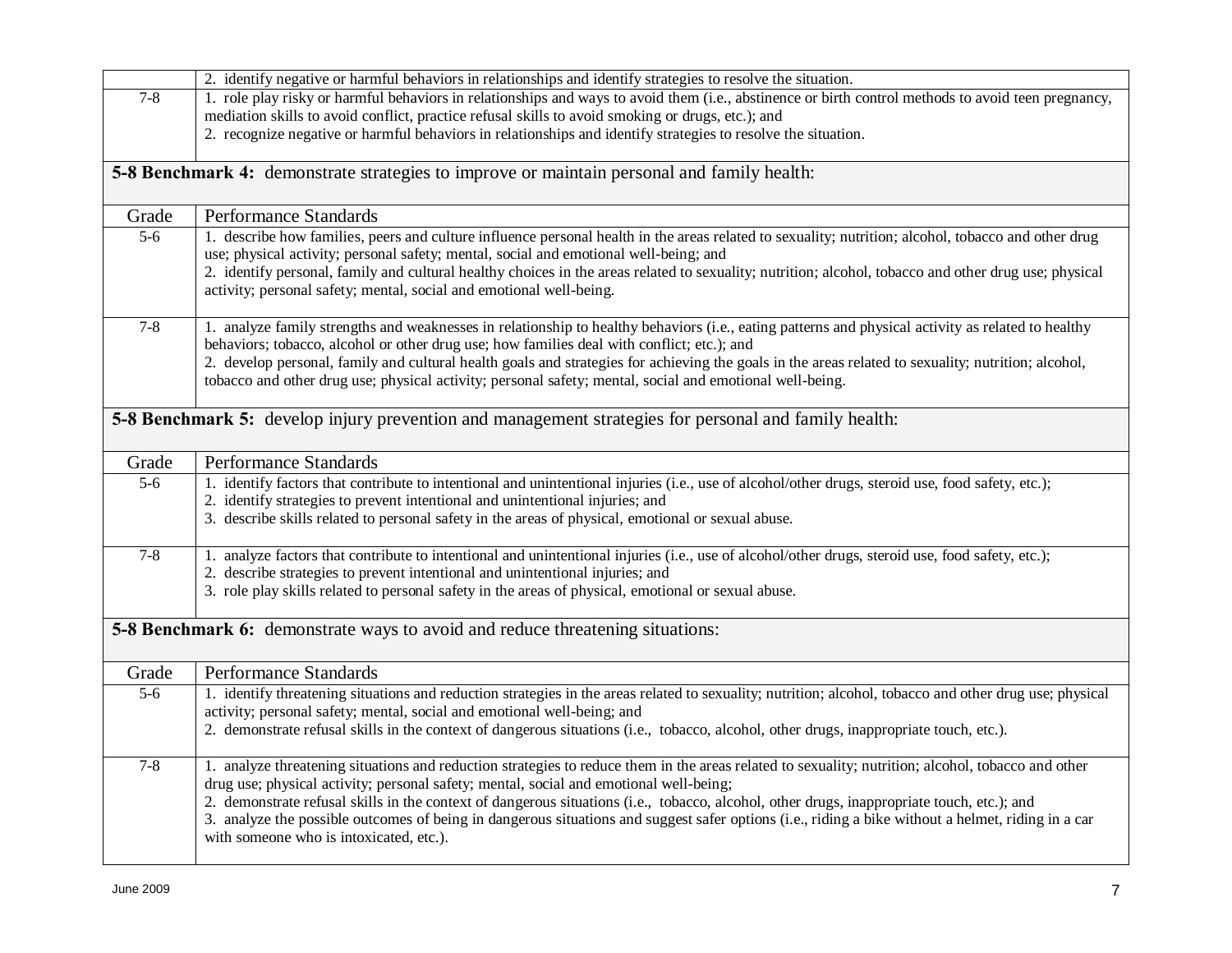|                  | <b>5-8 Benchmark 7:</b> demonstrate strategies to manage stress:                                                                                                                                                                  |
|------------------|-----------------------------------------------------------------------------------------------------------------------------------------------------------------------------------------------------------------------------------|
| Grade            | Performance Standards                                                                                                                                                                                                             |
| $5-6$            | 1. identify stressors and strategies to reduce their harmful effects;                                                                                                                                                             |
|                  | 2. identify the immediate and long term effects of stress on the body; and                                                                                                                                                        |
|                  | 3. identify ways to manage stress.                                                                                                                                                                                                |
| $7 - 8$          | 1. analyze stressors and strategies to reduce their harmful effects;                                                                                                                                                              |
|                  | 2. analyze the immediate and long term effects of stress on the body; and                                                                                                                                                         |
|                  | 3. demonstrate ways to manage stress.                                                                                                                                                                                             |
|                  |                                                                                                                                                                                                                                   |
|                  | Content Standard 4: Students will analyze the influence of culture, media, technology and other factors on                                                                                                                        |
|                  | health. Students will:                                                                                                                                                                                                            |
|                  |                                                                                                                                                                                                                                   |
|                  | <b>5-8 Benchmark 1:</b> describe the influence of cultural beliefs on health behaviors and the use of health services:                                                                                                            |
|                  |                                                                                                                                                                                                                                   |
| Grade            | <b>Performance Standards</b>                                                                                                                                                                                                      |
| $5-6$            | 1. identify and discuss qualities of cultures (both positive and negative) in the school and community and how they contribute to health, safety                                                                                  |
|                  | and personal choices in the areas related to sexuality; nutrition; alcohol, tobacco and other drug use; physical activity; personal safety; mental,                                                                               |
|                  | social and emotional well-being;                                                                                                                                                                                                  |
|                  | 2. describe how the media and culture portray gender roles (i.e., aggressive behavior for boys vs. submissive behavior for girls, media portrayal of                                                                              |
|                  | sexual behavior for each gender, etc.);                                                                                                                                                                                           |
|                  | 3. identify community and cultural factors that influence health (i.e., religion, values, habits, money, gender, ethnicity, etc.); and                                                                                            |
|                  | 4. compare cultural values and beliefs with personal values and beliefs and identify how they relate to health behaviors and choices.                                                                                             |
| $7 - 8$          | 1. explain how qualities within cultures (both positive and negative) in the school and community contribute to health, safety and personal choices                                                                               |
|                  | in the areas related to sexuality; nutrition; alcohol, tobacco and other drug use; physical activity; personal safety; mental, social and emotional                                                                               |
|                  | well-being;                                                                                                                                                                                                                       |
|                  | 2. examine how the media and culture portray gender roles (i.e., aggressive behavior for boys vs. submissive behavior for girls, media portrayal of                                                                               |
|                  | sexual behavior for each gender, etc.);                                                                                                                                                                                           |
|                  | 3. describe how community and cultural factors influence health (i.e., religion, values, habits, money, gender, ethnicity, etc.); and                                                                                             |
|                  | 4. compare cultural values and beliefs with personal values and beliefs, and identify how they relate to health behaviors and choices in the areas                                                                                |
|                  | related to sexuality; nutrition; alcohol, tobacco and other drug use; physical activity; personal safety; mental, social and emotional well-being.                                                                                |
|                  |                                                                                                                                                                                                                                   |
|                  | <b>5-8 Benchmark 2:</b> analyze how messages from media and other sources influence health behaviors:                                                                                                                             |
|                  |                                                                                                                                                                                                                                   |
| Grade            | <b>Performance Standards</b>                                                                                                                                                                                                      |
| $\overline{5-6}$ | 1. list examples of health-related advertisements (i.e., messages around sexual behavior, STI/HIV, exercise, nutrition, violence, alcohol, etc.);                                                                                 |
|                  | 2. identify positive and negative health messages from media and other sources in the areas related to sexuality; nutrition; alcohol, tobacco and                                                                                 |
|                  | other drug use; physical activity; personal safety; mental, social and emotional well-being (i.e., abstinence vs. teenage sex, smoking vs. non-<br>smoking, using a seat belt or not, healthy vs. unhealthy eating habits, etc.); |
|                  | 3. identify sources that can help to determine whether media messages are true or false; and                                                                                                                                      |
|                  | 4. apply refusal skills in choices related to media messages.                                                                                                                                                                     |
| <b>June 2009</b> | 8                                                                                                                                                                                                                                 |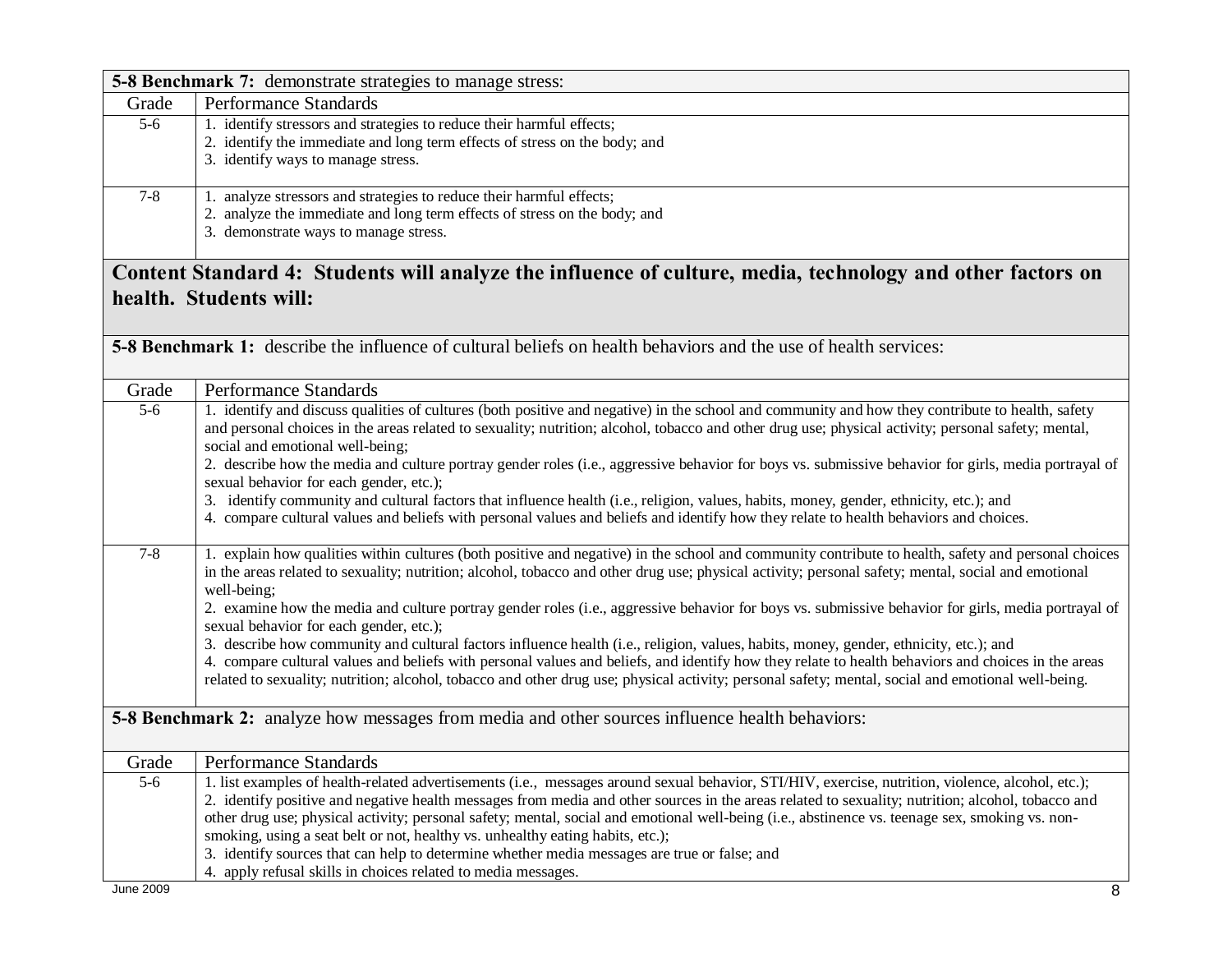| $7 - 8$          | 1. examine health-related advertisements and their influences on health behaviors (i.e., messages around sexual behavior, STI/HIV, exercise,<br>nutrition, violence, alcohol, etc.);<br>2. explain positive and negative health messages from media and other sources in the areas related to sexuality; nutrition; alcohol, tobacco and<br>other drug use; physical activity; personal safety; mental, social and emotional well-being (i.e., abstinence vs. teenage sex, smoking vs. non-<br>smoking, using a seat belt or not, healthy vs. unhealthy eating habits, etc.);<br>3. describe sources that can help to determine whether media messages are true or false; and<br>4. apply refusal skills in choices related to media messages. |
|------------------|------------------------------------------------------------------------------------------------------------------------------------------------------------------------------------------------------------------------------------------------------------------------------------------------------------------------------------------------------------------------------------------------------------------------------------------------------------------------------------------------------------------------------------------------------------------------------------------------------------------------------------------------------------------------------------------------------------------------------------------------|
|                  | <b>5-8 Benchmark 3:</b> analyze the influence of technology on personal and family health:                                                                                                                                                                                                                                                                                                                                                                                                                                                                                                                                                                                                                                                     |
| Grade            | Performance Standards                                                                                                                                                                                                                                                                                                                                                                                                                                                                                                                                                                                                                                                                                                                          |
| $\overline{5-6}$ | 1. recognize the purposes for technology and its impact on personal and family health in the areas related to sexuality; nutrition; alcohol, tobacco<br>and other drug use; physical activity; personal safety; mental, social and emotional well-being (i.e., internet, medical, conveniences,<br>communication, etc.); and<br>2. describe advances in technology and how they positively and negatively impact personal and family health (i.e., use of computers and<br>television vs. physical activity time, effects on communication skills, access to medical care, etc.).                                                                                                                                                              |
| $7 - 8$          | 1. examine the purposes for technology and its impact on personal and family health in the areas related to sexuality; nutrition; alcohol, tobacco<br>and other drug use; physical activity; personal safety; mental, social and emotional well-being (i.e., internet, medical, conveniences,<br>communication, etc.); and<br>2. interpret how advances in technology positively and negatively impact personal and family health (i.e., use of computers and television vs.<br>physical activity time, effects on communication skills, access to medical care, etc.).                                                                                                                                                                        |
|                  | <b>5-8 benchmark 4:</b> analyze how information from peers influences health:                                                                                                                                                                                                                                                                                                                                                                                                                                                                                                                                                                                                                                                                  |
| Grade            | Performance Standards                                                                                                                                                                                                                                                                                                                                                                                                                                                                                                                                                                                                                                                                                                                          |
| $5 - 6$          | 1. recognize that there are multiple messages (positive and negative) about health from peers; and<br>2. describe health messages peers give in the areas related to sexuality; nutrition; alcohol, tobacco and other drug use; physical activity; personal<br>safety; mental, social and emotional well-being (i.e., abstinence messages, drug, alcohol, tobacco use messages, suicide ideation, etc.).                                                                                                                                                                                                                                                                                                                                       |
| $7 - 8$          | 1. determine if health messages from peers are valid and discuss appropriate responses;<br>2. identify how peers influence personal health choices in the areas related to sexuality; nutrition; alcohol, tobacco and other drug use; physical<br>activity; personal safety; mental, social and emotional well-being; and<br>3. describe health messages peers give in the areas related to sexuality; nutrition; alcohol, tobacco and other drug use; physical activity; personal<br>safety; mental, social and emotional well-being (i.e., sexual activity messages, drug, alcohol, tobacco use messages, suicide ideation, etc.).                                                                                                           |
|                  | Content Standard 5: Students will demonstrate the ability to use interpersonal communication skills to<br>enhance health. Students will:                                                                                                                                                                                                                                                                                                                                                                                                                                                                                                                                                                                                       |
|                  | 5-8 Benchmark 1: demonstrate effective verbal and non-verbal communication skills to maintain health-enhancing relationships:                                                                                                                                                                                                                                                                                                                                                                                                                                                                                                                                                                                                                  |
| Grade            | Performance Standards                                                                                                                                                                                                                                                                                                                                                                                                                                                                                                                                                                                                                                                                                                                          |
| $\overline{5-6}$ | 1. recognize and describe different feelings and verbal and non-verbal forms of communication associated with them; and                                                                                                                                                                                                                                                                                                                                                                                                                                                                                                                                                                                                                        |

 $\Gamma$ 

┑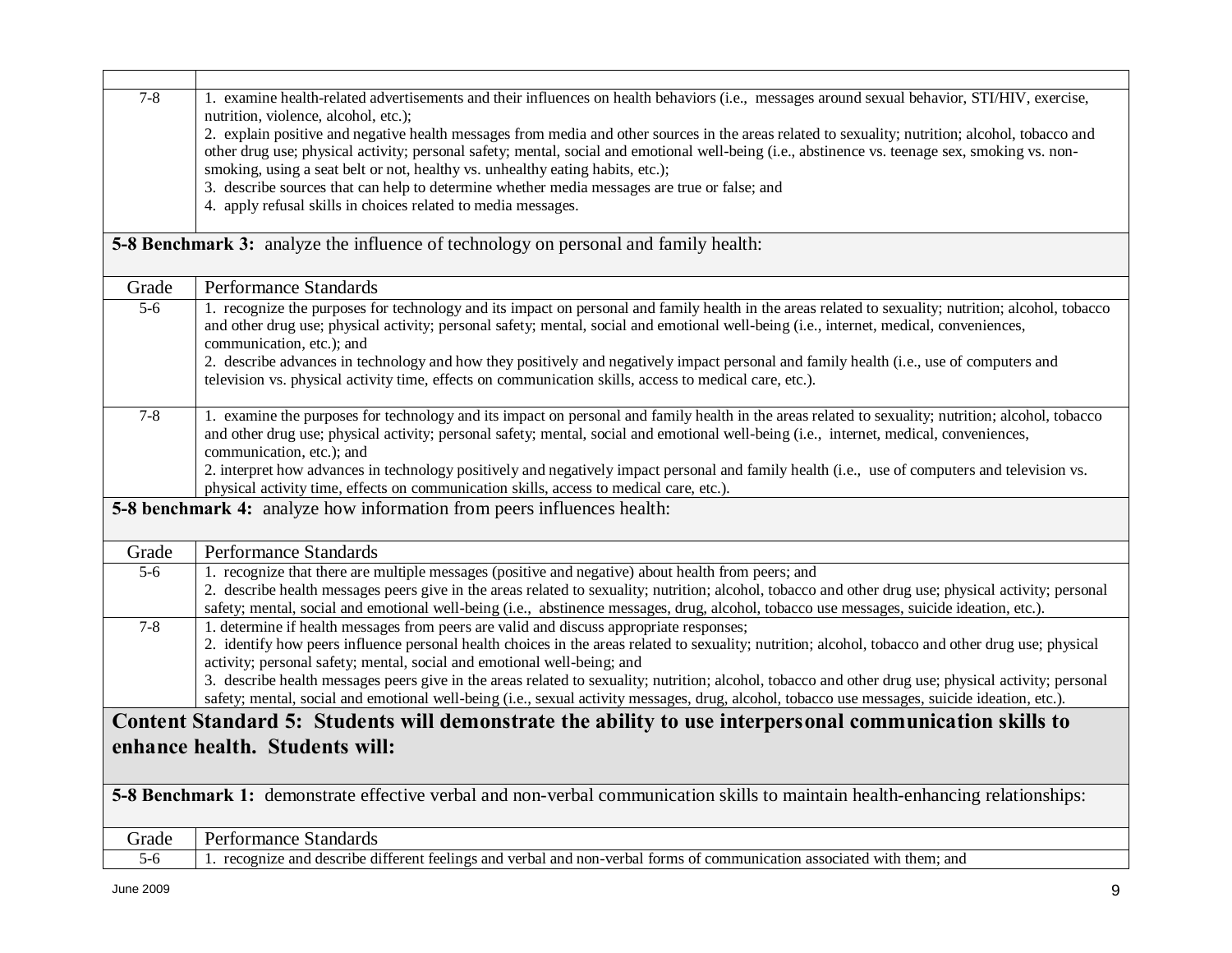|         | 2. role play effective verbal and non-verbal communication skills in the areas related to sexuality; nutrition; alcohol, tobacco and other drug use;<br>physical activity; personal safety; mental, social and emotional well-being.                                                                                                                                                             |
|---------|--------------------------------------------------------------------------------------------------------------------------------------------------------------------------------------------------------------------------------------------------------------------------------------------------------------------------------------------------------------------------------------------------|
| $7 - 8$ | 1. recognize differences in people (i.e., cultural, gender, religion, etc.) and their influences on verbal and non-verbal communication; and<br>2. role play and analyze effective verbal and non-verbal communication skills in the areas related to sexuality; nutrition; alcohol, tobacco and<br>other drug use; physical activity; personal safety; mental, social and emotional well-being. |
|         | <b>5-8 Benchmark 2:</b> describe how the behavior of family and peers affects interpersonal communication:                                                                                                                                                                                                                                                                                       |
| Grade   | Performance Standards                                                                                                                                                                                                                                                                                                                                                                            |
| $5-6$   | 1. recognize cultural diversity and its influence on verbal and non-verbal communication;                                                                                                                                                                                                                                                                                                        |
|         | 2. identify factors in the community (i.e., faith, values, habits, budgets, etc.) that influence behaviors of families and peers that affect interpersonal                                                                                                                                                                                                                                       |
|         | communication; and                                                                                                                                                                                                                                                                                                                                                                               |
|         | 3. describe how values are formed.                                                                                                                                                                                                                                                                                                                                                               |
| $7 - 8$ | 1. describe how cultural diversity influences verbal and non-verbal communication;                                                                                                                                                                                                                                                                                                               |
|         | 2. describe factors in the community (i.e., faith, values, habits, budgets, etc.) that influence behaviors of families and peers and affect                                                                                                                                                                                                                                                      |
|         | interpersonal communication; and<br>3. analyze how values are formed.                                                                                                                                                                                                                                                                                                                            |
|         | <b>5-8 Benchmark 3:</b> demonstrate positive ways to express needs, wants and feelings:                                                                                                                                                                                                                                                                                                          |
|         |                                                                                                                                                                                                                                                                                                                                                                                                  |
| Grade   | <b>Performance Standards</b>                                                                                                                                                                                                                                                                                                                                                                     |
| $5-6$   | 1. recognize feelings associated with different situations (i.e., conflict - frustration/satisfaction; birthday - happy/excited, etc.);                                                                                                                                                                                                                                                          |
|         | 2. describe and demonstrate how to express feelings in a positive way; and                                                                                                                                                                                                                                                                                                                       |
|         | 3. describe and demonstrate how to respond appropriately to other peoplecs needs, wants and feelings.                                                                                                                                                                                                                                                                                            |
| $7 - 8$ | 1. recognize feelings associated with different situations (i.e., conflict - frustration/satisfaction; birthday - happy/excited, etc.);                                                                                                                                                                                                                                                          |
|         | 2. analyze and demonstrate how to express feelings in a positive way; and                                                                                                                                                                                                                                                                                                                        |
|         | 3. analyze and demonstrate how to respond appropriately to other people¢s needs, wants and feelings.                                                                                                                                                                                                                                                                                             |
|         | 5-8 Benchmark 4: demonstrate ways to communicate care, consideration and respect of self and others:                                                                                                                                                                                                                                                                                             |
| Grade   | Performance Standards                                                                                                                                                                                                                                                                                                                                                                            |
| $5-6$   | 1. identify and demonstrate, in both verbal and non-verbal ways, how to show care, consideration and respect for self and others in the areas                                                                                                                                                                                                                                                    |
|         | related to sexuality; nutrition; alcohol, tobacco and other drug use; physical activity; personal safety; mental, social and emotional well-being.                                                                                                                                                                                                                                               |
| $7 - 8$ | 1. analyze and demonstrate, in both verbal and non-verbal ways, how to show care, consideration and respect for self and others in the areas                                                                                                                                                                                                                                                     |
|         | related to sexuality; nutrition; alcohol, tobacco and other drug use; physical activity; personal safety; mental, social and emotional well-being.                                                                                                                                                                                                                                               |
|         | 5-8 Benchmark 5: demonstrate communication skills to build and maintain relationships:                                                                                                                                                                                                                                                                                                           |
| Grade   | Performance Standards                                                                                                                                                                                                                                                                                                                                                                            |
| $5-6$   | 1. describe and demonstrate communication skills as a tool to enhance relationships;                                                                                                                                                                                                                                                                                                             |
|         | 2. describe how someone may ask to participate in a healthy behavior in the areas related to sexuality; nutrition; alcohol, tobacco and other drug                                                                                                                                                                                                                                               |
|         | use; physical activity; personal safety; mental, social and emotional well-being; and                                                                                                                                                                                                                                                                                                            |
|         | 3. demonstrate ways to refuse to participate in an unhealthy behavior in the areas related to sexuality; nutrition; alcohol, tobacco and other drug                                                                                                                                                                                                                                              |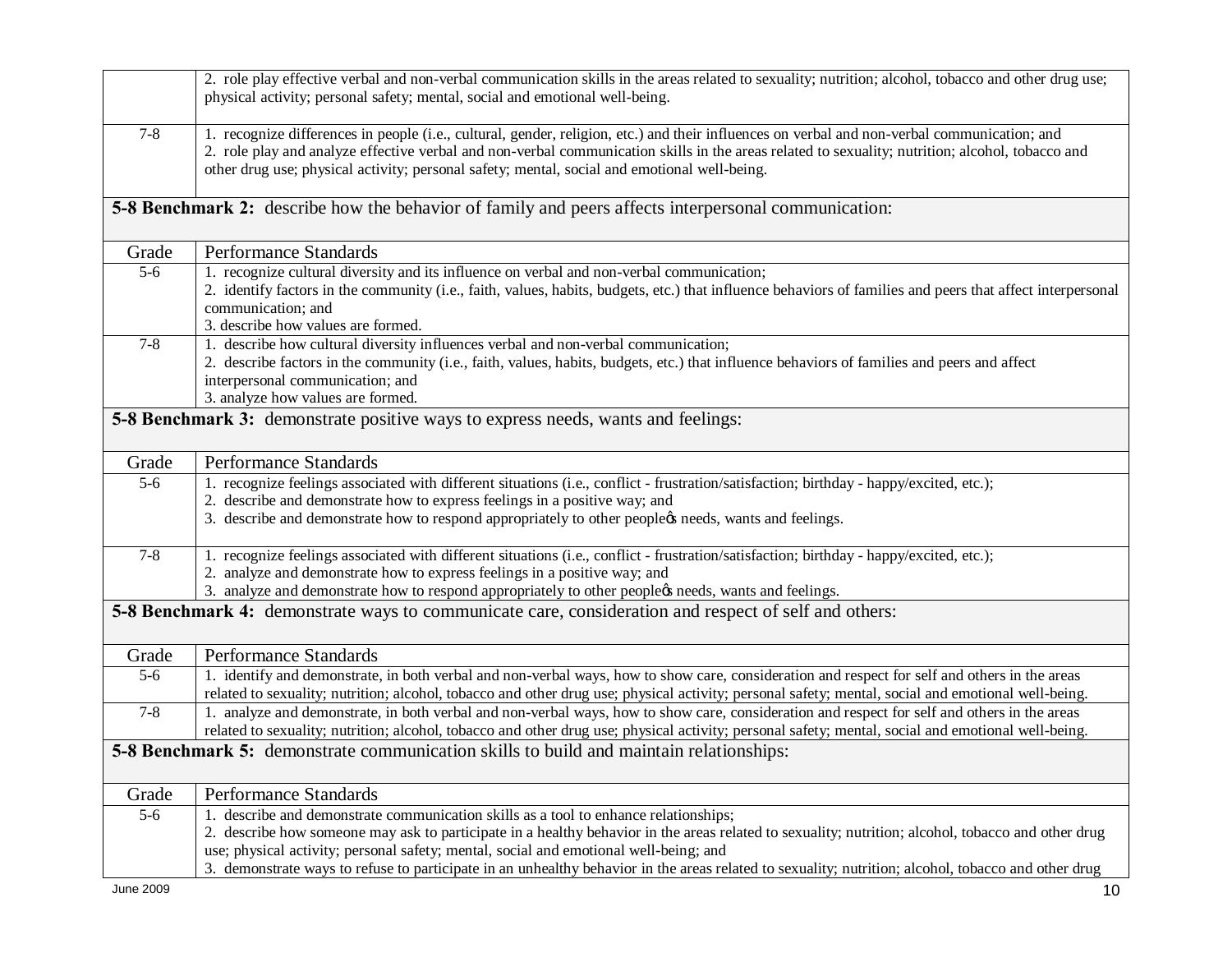|                                                                                     | use; physical activity; personal safety; mental, social and emotional well-being, while maintaining positive relationships.                              |
|-------------------------------------------------------------------------------------|----------------------------------------------------------------------------------------------------------------------------------------------------------|
| $7 - 8$                                                                             | 1. analyze and demonstrate communication skills as a tool to enhance relationships;                                                                      |
|                                                                                     | 2. analyze why someone may ask to participate in a healthy behavior in the areas related to sexuality; nutrition; alcohol, tobacco and other drug        |
|                                                                                     | use; physical activity; personal safety; mental, social and emotional well-being; and                                                                    |
|                                                                                     | 3. demonstrate ways to refuse to participate in an unhealthy behavior in the areas related to sexuality; nutrition; alcohol, tobacco and other drug      |
|                                                                                     | use; physical activity; personal safety; mental, social and emotional well-being, while maintaining positive relationships.                              |
|                                                                                     | 5-8 Benchmark 6: demonstrate refusal and negotiation skills to enhance health:                                                                           |
|                                                                                     |                                                                                                                                                          |
| Grade                                                                               | Performance Standards                                                                                                                                    |
| $\overline{5-6}$                                                                    | 1. demonstrate refusal and negotiation skills in the areas related to sexuality; nutrition; alcohol, tobacco and other drug use; physical activity;      |
|                                                                                     | personal safety; mental, social and emotional well-being;                                                                                                |
|                                                                                     | 2. discuss aggressive, passive and assertive ways to respond to conflict; and                                                                            |
|                                                                                     | 3. demonstrate means to use a variety of conflict resolution skills in the areas related to sexuality; nutrition; alcohol, tobacco and other drug use;   |
|                                                                                     | physical activity; personal safety; mental, social and emotional well-being.                                                                             |
| $7 - 8$                                                                             | 1. analyze risky situations in the areas related to sexuality; nutrition; alcohol, tobacco and other drug use; physical activity; personal safety;       |
|                                                                                     | mental, social and emotional well-being, and identify appropriate responses;                                                                             |
|                                                                                     | 2. give examples of and demonstrate refusal and negotiation skills in the areas related to sexuality; nutrition; alcohol, tobacco and other drug use;    |
|                                                                                     | physical activity; personal safety; mental, social and emotional well-being;                                                                             |
|                                                                                     | 3. analyze aggressive, passive and assertive ways to respond to conflict; and                                                                            |
|                                                                                     | 4. explain and demonstrate means to use a variety of conflict resolution skills in the areas related to sexuality; nutrition; alcohol, tobacco and       |
|                                                                                     | other drug use; physical activity; personal safety; mental, social and emotional well-being.                                                             |
|                                                                                     | <b>5-8 Benchmark 7:</b> analyze the possible causes of conflict among youth in schools and communities:                                                  |
| Grade                                                                               | Performance Standards                                                                                                                                    |
| $5-6$                                                                               | 1. discuss possible causes of conflict among youth in schools and communities in the areas related to sexuality; nutrition; alcohol, tobacco and         |
|                                                                                     | other drug use; physical activity; personal safety; mental, social and emotional well-being.                                                             |
| $7 - 8$                                                                             | 1. discuss and analyze possible causes of conflict among youth in schools and communities in the areas related to sexuality; nutrition; alcohol,         |
|                                                                                     | tobacco and other drug use; physical activity; personal safety; mental, social and emotional well-being; and                                             |
|                                                                                     | 2. describe possible solutions for resolving conflict among youth in schools and communities in the areas related to sexuality; nutrition; alcohol,      |
|                                                                                     | tobacco and other drug use; physical activity; personal safety; mental, social and emotional well-being.                                                 |
| <b>5-8 benchmark 8:</b> demonstrate strategies to manage conflict in positive ways: |                                                                                                                                                          |
| Grade                                                                               | Performance Standards                                                                                                                                    |
| $\overline{5-6}$                                                                    | 1. demonstrate conflict resolution skills in the areas related to sexuality; nutrition; alcohol, tobacco and other drug use; physical activity; personal |
|                                                                                     | safety; mental, social and emotional well-being.                                                                                                         |
|                                                                                     |                                                                                                                                                          |
| $7 - 8$                                                                             | 1. demonstrate conflict resolution skills in the areas related to sexuality; nutrition; alcohol, tobacco and other drug use; physical activity; personal |
|                                                                                     | safety; mental, social and emotional well-being.                                                                                                         |
|                                                                                     |                                                                                                                                                          |
|                                                                                     | Content Standard 6: Students will demonstrate the ability to use goal-setting and decision-making skills to                                              |
|                                                                                     |                                                                                                                                                          |
|                                                                                     | enhance health. Students will:                                                                                                                           |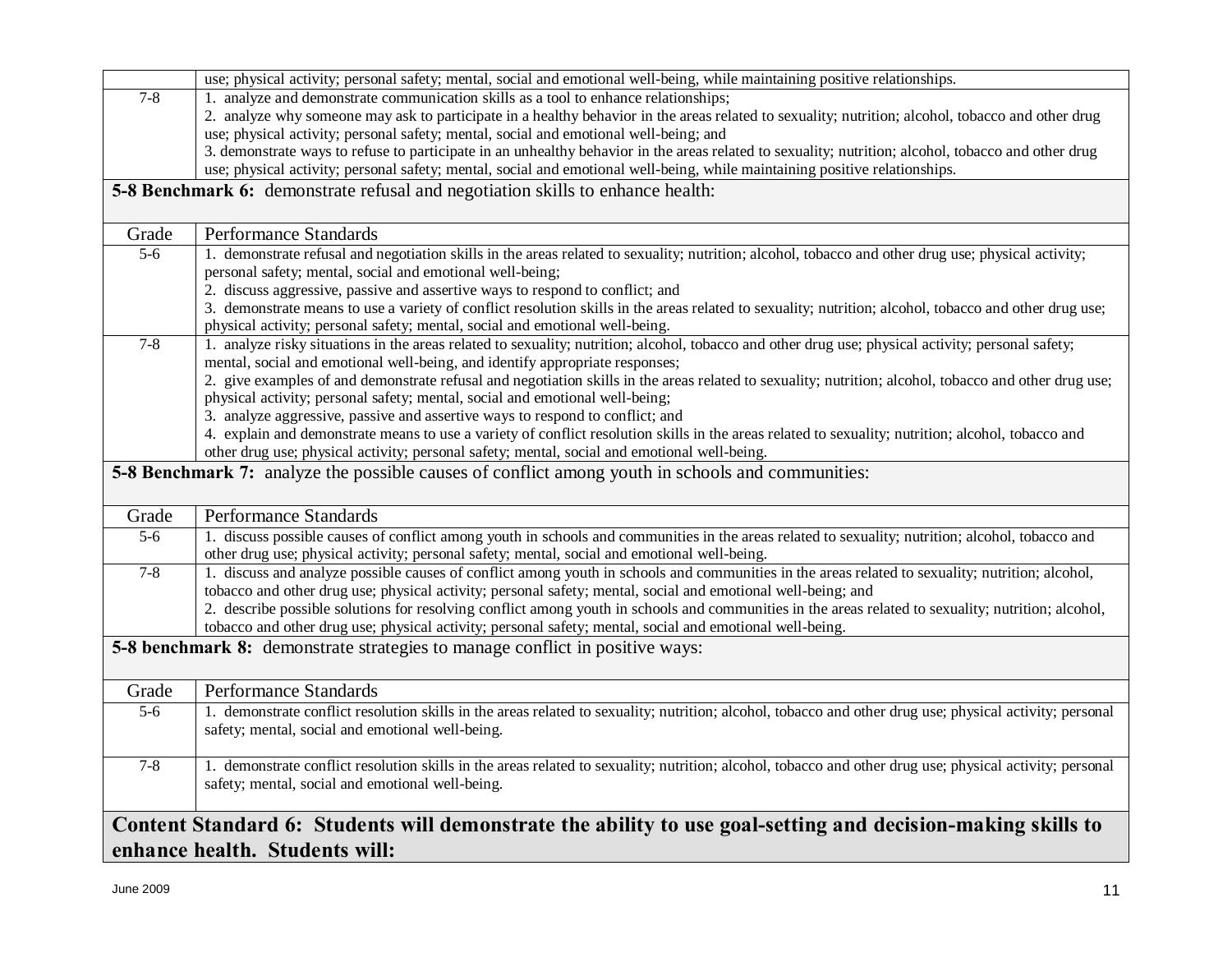|                  | 5-8 Benchmark 1: demonstrate the ability to apply a decision-making process to health issues and problems individually and                                                                                                                                                                                                                                                                                                                                                                       |
|------------------|--------------------------------------------------------------------------------------------------------------------------------------------------------------------------------------------------------------------------------------------------------------------------------------------------------------------------------------------------------------------------------------------------------------------------------------------------------------------------------------------------|
| collaboratively: |                                                                                                                                                                                                                                                                                                                                                                                                                                                                                                  |
| Grade            | Performance Standards                                                                                                                                                                                                                                                                                                                                                                                                                                                                            |
| $5-6$            | 1. demonstrate actions both individually and collaboratively to make healthy decisions in the areas related to sexuality; nutrition; alcohol, tobacco<br>and other drug use; physical activity; personal safety; mental, social and emotional well-being.                                                                                                                                                                                                                                        |
| $7 - 8$          | 1. describe and demonstrate actions both individually and collaboratively to make healthy decisions in the areas related to sexuality; nutrition;                                                                                                                                                                                                                                                                                                                                                |
|                  | alcohol, tobacco and other drug use; physical activity; personal safety; mental, social and emotional well-being; and<br>2. analyze the difference between making an individual decision or one in consultation with others.                                                                                                                                                                                                                                                                     |
|                  | <b>5-8 Benchmark 2:</b> analyze how health-related decisions are influenced by individuals, family, peers and community values:                                                                                                                                                                                                                                                                                                                                                                  |
| Grade            | Performance Standards                                                                                                                                                                                                                                                                                                                                                                                                                                                                            |
| $5-6$            | 1. describe the relationship between personal, family, peer and community values in the areas related to sexuality; nutrition; alcohol, tobacco and<br>other drug use; physical activity; personal safety; mental, social and emotional well-being; and                                                                                                                                                                                                                                          |
|                  | 2. describe the influences of culture, family, peers and communities on decisions in the areas related to sexuality; nutrition; alcohol, tobacco and<br>other drug use; physical activity; personal safety; mental, social and emotional well-being.                                                                                                                                                                                                                                             |
| $7 - 8$          | 1. describe and analyze the relationship between personal, family, peer and community values in the areas related to sexuality; nutrition; alcohol,                                                                                                                                                                                                                                                                                                                                              |
|                  | tobacco and other drug use; physical activity; personal safety; mental, social and emotional well-being; and                                                                                                                                                                                                                                                                                                                                                                                     |
|                  | 2. describe and analyze the influences of culture, family, peers and communities on decisions in the areas related to sexuality; nutrition; alcohol,<br>tobacco and other drug use; physical activity; personal safety; mental, social and emotional well-being.                                                                                                                                                                                                                                 |
|                  | <b>5-8 Benchmark 3:</b> predict how decisions regarding health behaviors have consequences for self and others:                                                                                                                                                                                                                                                                                                                                                                                  |
|                  |                                                                                                                                                                                                                                                                                                                                                                                                                                                                                                  |
| Grade            | <b>Performance Standards</b>                                                                                                                                                                                                                                                                                                                                                                                                                                                                     |
| $5 - 6$          | 1. draw conclusions as to why specific decisions result in various consequences in the areas related to sexuality; nutrition; alcohol, tobacco and<br>other drug use; physical activity; personal safety; mental, social and emotional well-being (i.e., the decision to remain abstinent from sexual<br>activity will lead to not having an unwanted pregnancy or sexually transmitted infection, the decision not to smoke a cigarette will help prevent<br>lung cancer, etc.); and            |
|                  | 2. summarize how personal decisions in the areas related to sexuality; nutrition; alcohol, tobacco and other drug use; physical activity; personal<br>safety; mental, social and emotional well-being contribute to the well-being of self, family, peers and communities (i.e., the decision to do physical<br>activity as a family will lead to better physical and social health, etc.).                                                                                                      |
| $7 - 8$          | 1. analyze why specific decisions result in various consequences in the areas related to sexuality; nutrition; alcohol, tobacco and other drug use;<br>physical activity; personal safety; mental, social and emotional well-being (i.e., the decision to use a condom if sexually active will help prevent<br>an unwanted pregnancy or sexually transmitted infection, the decision not to drink at the party will help prevent making other risk-taking decisions<br>while intoxicated, etc.); |
|                  | 2. analyze how impulsive actions related to consequences in the areas related to sexuality; nutrition; alcohol, tobacco and other drug use; physical<br>activity; personal safety; mental, social and emotional well-being (i.e., having sex without protection can lead to unwanted pregnancy or sexually<br>transmitted infections, taking drugs can lead to addictive behavior, etc.) and                                                                                                     |
|                  | 3.analyze how personal decisions in the areas related to sexuality; nutrition; alcohol, tobacco and other drug use; physical activity; personal safety;<br>mental, social and emotional well-being contribute to the well-being of self, family, peers and communities.                                                                                                                                                                                                                          |
|                  | <b>5-8 Benchmark 4:</b> apply strategies and skills needed to attain personal health goals:                                                                                                                                                                                                                                                                                                                                                                                                      |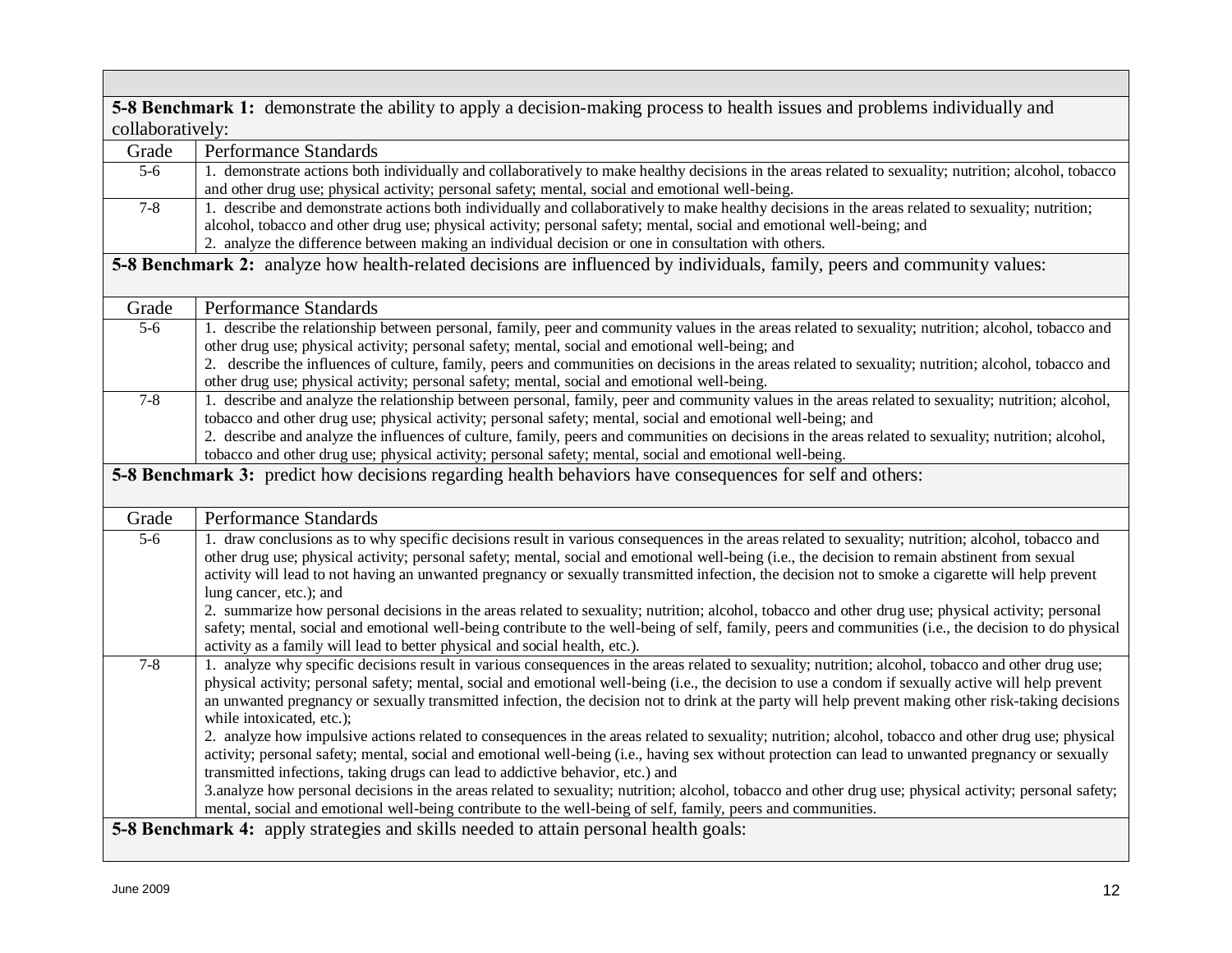| Grade             | Performance Standards                                                                                                                                                                                                                                                       |
|-------------------|-----------------------------------------------------------------------------------------------------------------------------------------------------------------------------------------------------------------------------------------------------------------------------|
| $\overline{5-6}$  | 1. explain the relationship between health behaviors and personal outcomes in the areas related to sexuality; nutrition; alcohol, tobacco and other                                                                                                                         |
|                   | drug use; physical activity; personal safety; mental, social and emotional well-being; and                                                                                                                                                                                  |
|                   | 2. set and apply strategies to attain a realistic personal health goal in the areas related to sexuality; nutrition; alcohol, tobacco and other drug use;                                                                                                                   |
|                   | physical activity; personal safety; mental, social and emotional well-being.                                                                                                                                                                                                |
| $7 - 8$           | 1. analyze the relationship between health behaviors and personal outcomes in the areas related to sexuality; nutrition; alcohol, tobacco and other                                                                                                                         |
|                   | drug use; physical activity; personal safety; mental, social and emotional well-being; and                                                                                                                                                                                  |
|                   | 2. set and apply strategies to attain a realistic personal health goal in at least one of the areas related to sexuality; nutrition; alcohol, tobacco and<br>other drug use; physical activity; personal safety; mental, social and emotional well-being.                   |
|                   | 5-8 Benchmark 5: describe how personal health goals are influenced by changing information, abilities, priorities and                                                                                                                                                       |
| responsibilities: |                                                                                                                                                                                                                                                                             |
| Grade             | Performance Standards                                                                                                                                                                                                                                                       |
| $5 - 6$           | 1. evaluate how health goals in the areas related to sexuality; nutrition; alcohol, tobacco and other drug use; physical activity; personal safety;                                                                                                                         |
|                   | mental, social and emotional well-being change as individuals grow older (i.e., as a child, teenager, adult, etc.); and                                                                                                                                                     |
|                   | 2. evaluate how health goals in the areas related to sexuality; nutrition; alcohol, tobacco and other drug use; physical activity; personal safety;                                                                                                                         |
|                   | mental, social and emotional well-being may change as information, abilities, priorities and responsibilities change.                                                                                                                                                       |
| $7 - 8$           | 1. analyze how health goals in the areas related to sexuality; nutrition; alcohol, tobacco and other drug use; physical activity; personal safety;                                                                                                                          |
|                   | mental, social and emotional well-being change as individuals grow older (i.e., as a child, teenager, adult, etc.); and                                                                                                                                                     |
|                   | 2. analyze how health goals in the areas related to sexuality; nutrition; alcohol, tobacco and other drug use; physical activity; personal safety;<br>mental, social and emotional well-being may change as information, abilities, priorities and responsibilities change. |
|                   | 5-8 Benchmark 6: develop a plan that addresses personal strengths, needs and health risks:                                                                                                                                                                                  |
|                   |                                                                                                                                                                                                                                                                             |
|                   | Performance Standards                                                                                                                                                                                                                                                       |
| Grade<br>$5 - 6$  |                                                                                                                                                                                                                                                                             |
|                   | 1. identify personal strengths, needs and health risks; and                                                                                                                                                                                                                 |
| $7 - 8$           | 2. develop a personal wellness plan that addresses a personal health need and goal.<br>1. identify personal strengths, needs and health risks; and                                                                                                                          |
|                   | 2. develop a personal wellness plan that addresses a personal health need and goal.                                                                                                                                                                                         |
|                   |                                                                                                                                                                                                                                                                             |
|                   | Content Standard 7: Students will demonstrate the ability to advocate for personal, family, peer and                                                                                                                                                                        |
|                   |                                                                                                                                                                                                                                                                             |
|                   | community health. Students will:                                                                                                                                                                                                                                            |
|                   |                                                                                                                                                                                                                                                                             |
|                   | 5-8 Benchmark 1: analyze various communication methods to accurately express health information and ideas:                                                                                                                                                                  |
|                   |                                                                                                                                                                                                                                                                             |
| Grade             | Performance Standards                                                                                                                                                                                                                                                       |
| $\overline{5-6}$  | 1. examine different ways to communicate health issues in the areas related to sexuality; nutrition; alcohol, tobacco and other drug use; physical                                                                                                                          |
|                   | activity; personal safety; mental, social and emotional well-being.                                                                                                                                                                                                         |
| $7 - 8$           | 1. analyze different ways to communicate health issues in the areas related to sexuality; nutrition; alcohol, tobacco and other drug use; physical                                                                                                                          |
|                   | activity; personal safety; mental, social and emotional well-being.                                                                                                                                                                                                         |
|                   | <b>5-8 Benchmark 2:</b> express information and opinions about health issues:                                                                                                                                                                                               |
|                   |                                                                                                                                                                                                                                                                             |